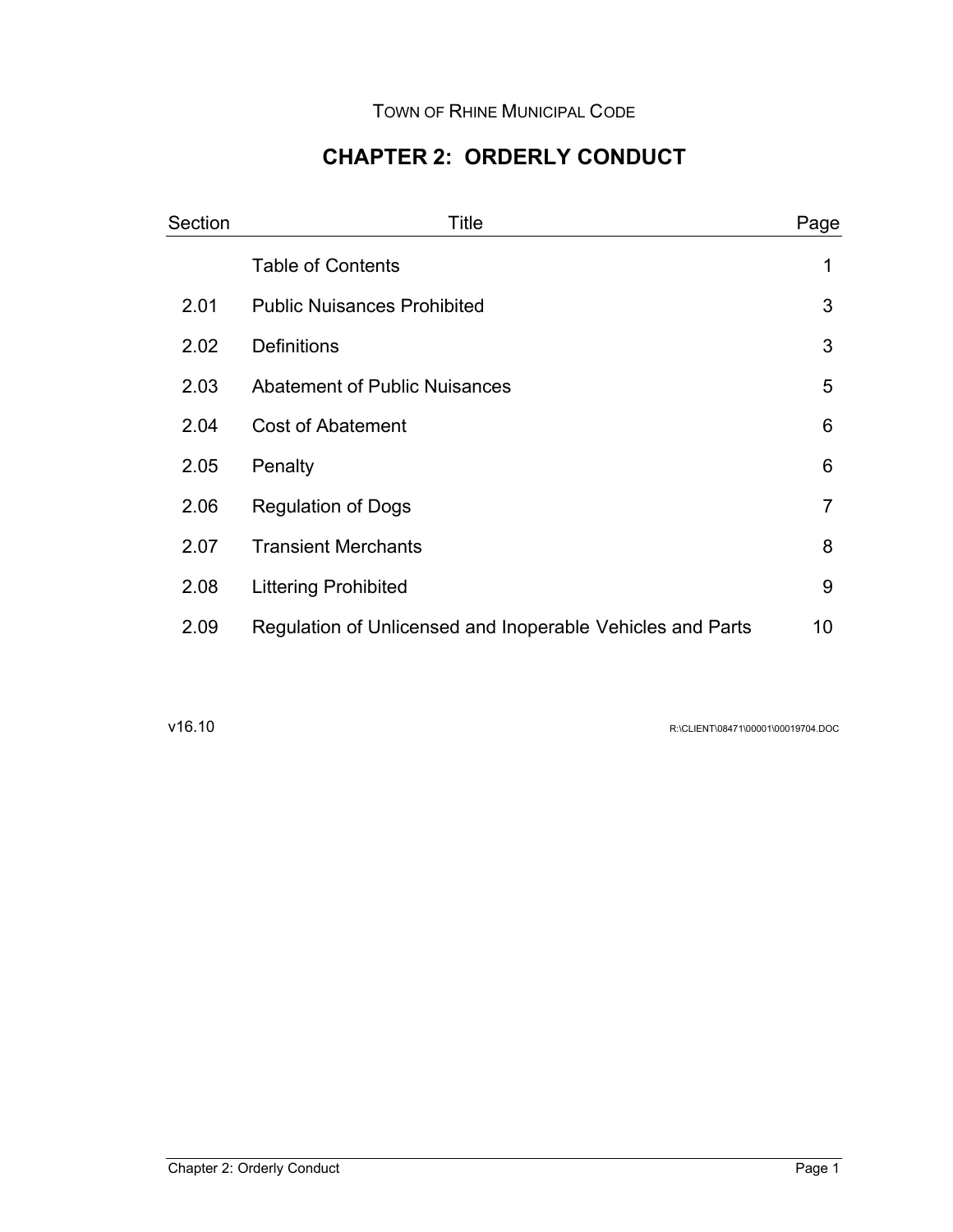*This page intentionally left blank.*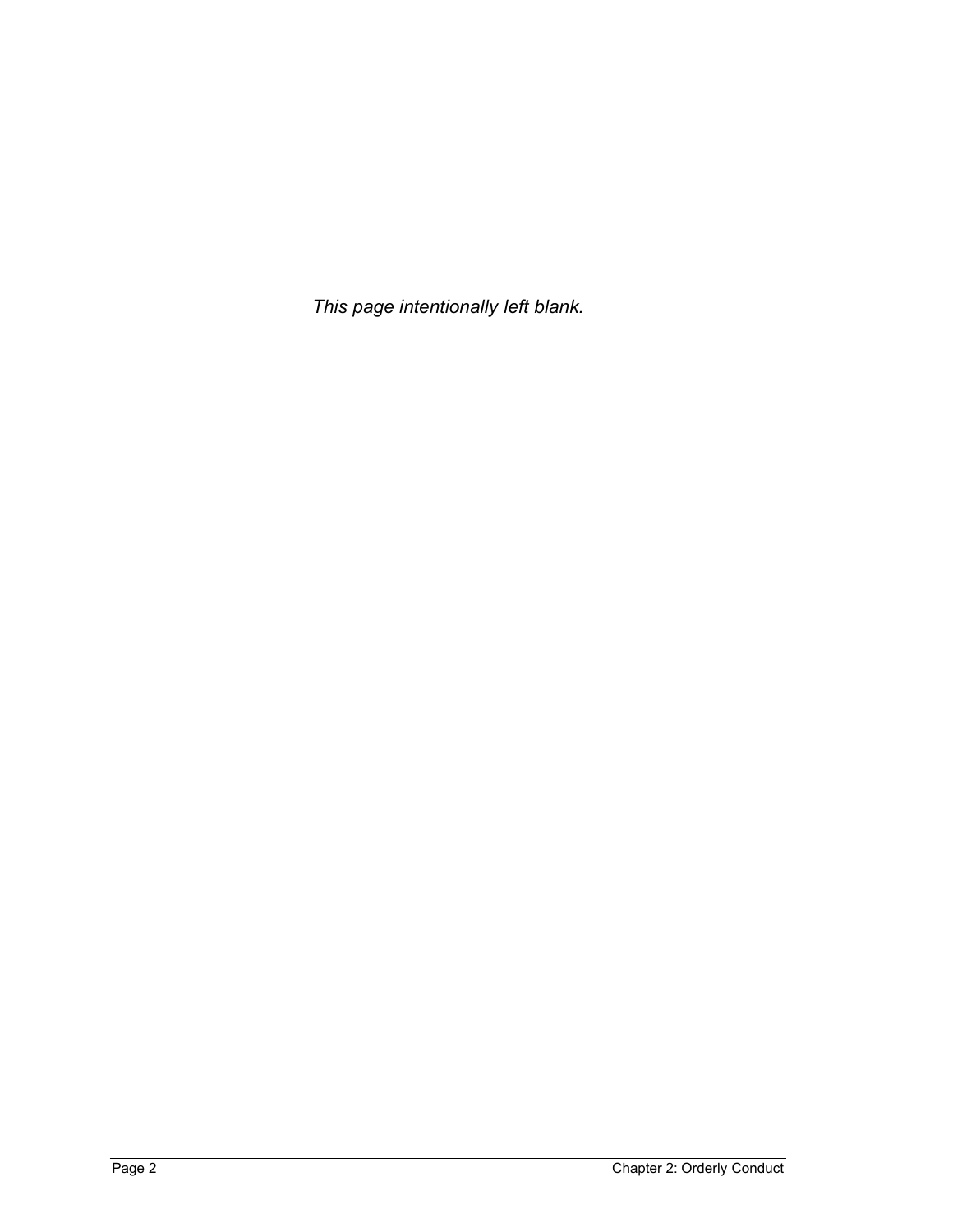# **2.01 PUBLIC NUISANCES PROHIBITED**

No person shall erect, contrive, cause, continue, maintain, or permit to exist any public nuisance within the Town of Rhine.

#### **2.02 DEFINITIONS**

(1) PUBLIC NUISANCE. A public nuisance is a thing, act, occupation, condition, or use of property which shall continue for such length of time as to:

(a) Substantially annoy, injure, or endanger the comfort, health, repose, or safety of the public;

(b) In any way render the public insecure in life or in the use of property;

(c) Greatly offend the public morals or decency;

(d) Unlawfully and substantially interfere with, obstruct or tend to obstruct, or render dangerous for passage any street, alley, highway, navigable body of water or other public wayor the use of public property.

(2) PUBLIC NUISANCES AFFECTING HEALTH. The following acts, omissions, places, conditions, and things are hereby specifically declared to be public health nuisances, but such enumeration shall not be construed to exclude other health nuisances coming within the definition of Subsection (1) of this Section:

(a) All decayed, harmfully adulterated, or unwholesome food or drink sold or offered for sale to the public.

(b) Carcasses of animals, birds, or fowl not intended for human consumption or food which are not buried or otherwise disposed of in a sanitary manner within twenty-four (24) hours after death.

(c) Accumulations of decayed animal or vegetable matter, trash, rubbish, rotting lumber, bedding, packing material, scrap metal, or any material whatsoever in which flies, mosquitoes, disease-carrying insects, rats, or other vermin may breed.

(d) All stagnant water in which mosquitoes, flies, or other insects can multiply.

- (e) Privy vaults and garbage cans which are not fly-tight.
- (f) All noxious weeds and other rank growth of vegetation.
- (g) All animals running at large.

(h) The escape of smoke, soot, cinders, noxious acids, fumes, gases, fly ash, industrial dust, or other atmospheric pollutants within the Town limits or within one (1) mile therefrom in such quantities as to endanger the health of persons of ordinary sensibilities or to threaten or cause substantial injury to property in the Town.

The pollution of any public well or cistern, stream, lake, canal, or other body of water by sewage, creamery, or industrial wastes or other substances.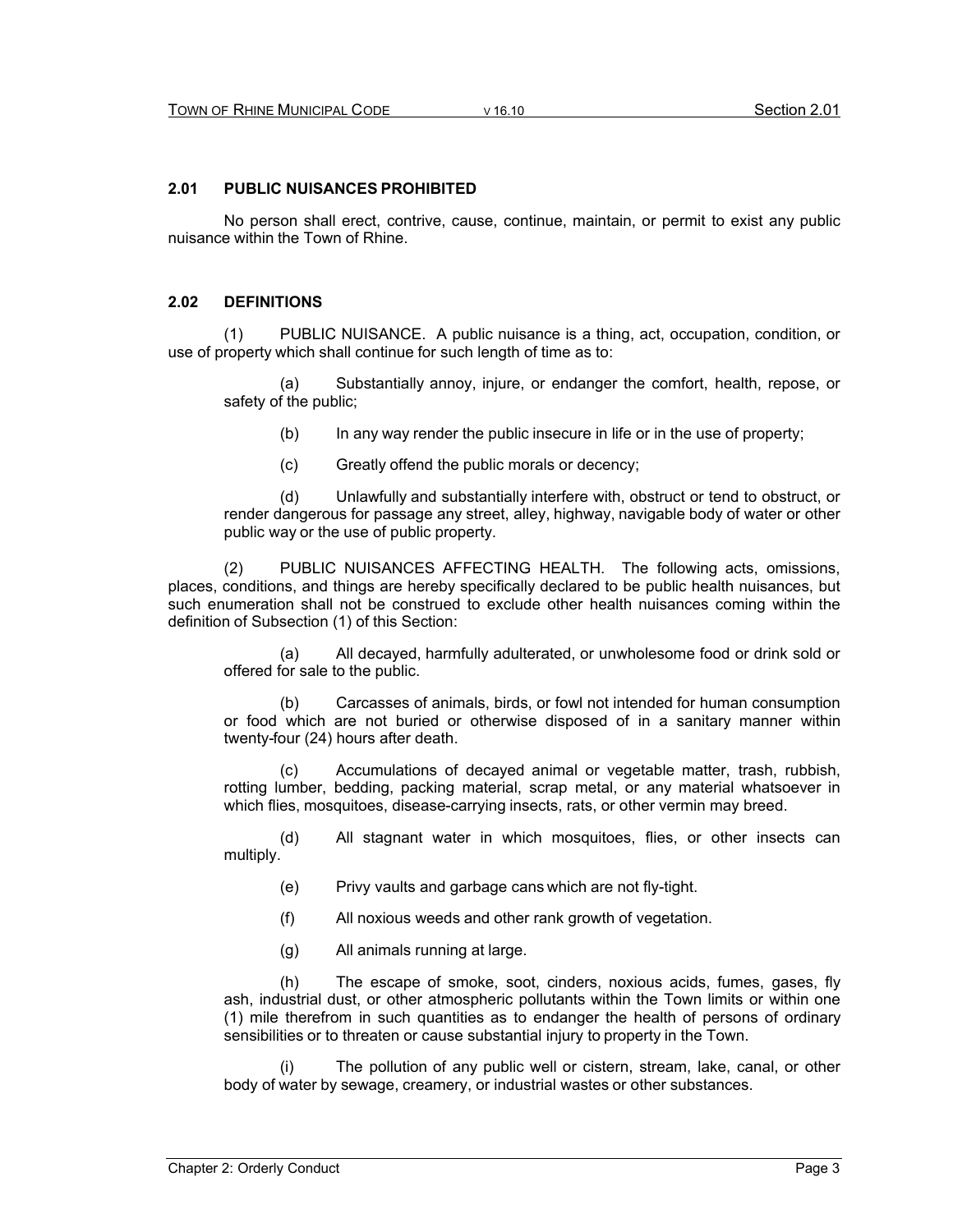(j) Any use of property, substances, or things within the Town of Rhine emitting or causing any foul, offensive, noisome, nauseous, noxious, or disagreeable odors, gases, effluvia, or stenches extremely repulsive to the physical senses of ordinary persons which annoy , discomfort, injury, or inconvenience the health of any appreciable number of persons within the Town.

(k) All abandoned wells not securely covered or secured from public use.

(l) Any use of property which shall cause any nauseous or unwholesome liquid or substance to flow into or upon any street, gutter, alley, sidewalk, or public place within the Town.

(3) PUBLIC NUISANCES OFFENDING MORALS AND DECENCY. The following acts, omissions, places, conditions, and things are hereby specifically declared to be public nuisances offending public morals and decency, but such enumeration shall not be construed to exclude other nuisances offending public morals and decency coming within the definition of Subsection (1) of this Section.

(a) All disorderly houses, bawdy houses, houses of ill fame, gambling houses, and buildings or structures kept or resorted to for the purpose of prostitution, promiscuous sexual intercourse, or gambling.

(b) All gambling devices and slot machines.

(c) All places where intoxicating liquor or fermented malt beverages are sold, possessed, stored, brewed, bottled, manufactured, or rectified without a permit or license as provided for by the Ordinances of the Town of Rhine.

(d) Any place or premises within the Town of Rhine where Town Ordinances or State laws relating to public health, safety, peace, morals, or welfare are openly, continuously, repeatedly, and intentionally violated.

(e) Any place or premises resorted to for the purpose of drinking intoxicating liquor or fermented malt beverages in violation of the laws of the State of Wisconsin or Ordinances of the Town.

(4) PUBLIC NUISANCES AFFECTING PEACE AND SAFETY. The following acts, omissions, places, conditions, and things are hereby declared to be public nuisances affecting peace and safety, but such enumeration shall not be construed to exclude other nuisances affecting public peace or safety coming within the provisions of Subsection (1) of this Section:

All signs and billboards, awnings, and other similar structures over or near streets, sidewalks, public grounds, or places frequented by the public, so situated or constructed as to endanger the public safety.

(b) All buildings erected, repaired, or altered within the fire limits of the Town of Rhine in violation of the provisions of the Ordinances of the Town relating to materials and manner of construction of buildings and structures within said District.

All unauthorized signs, signals, markings, or devices placed or maintained upon or in view of any public highway or railway crossing which purport to be or may be mistaken as an official traffic control device, railroad signal, or which because of its color, location, brilliance, or manner of operation interferes with the effectiveness of any such device, signal, or sign.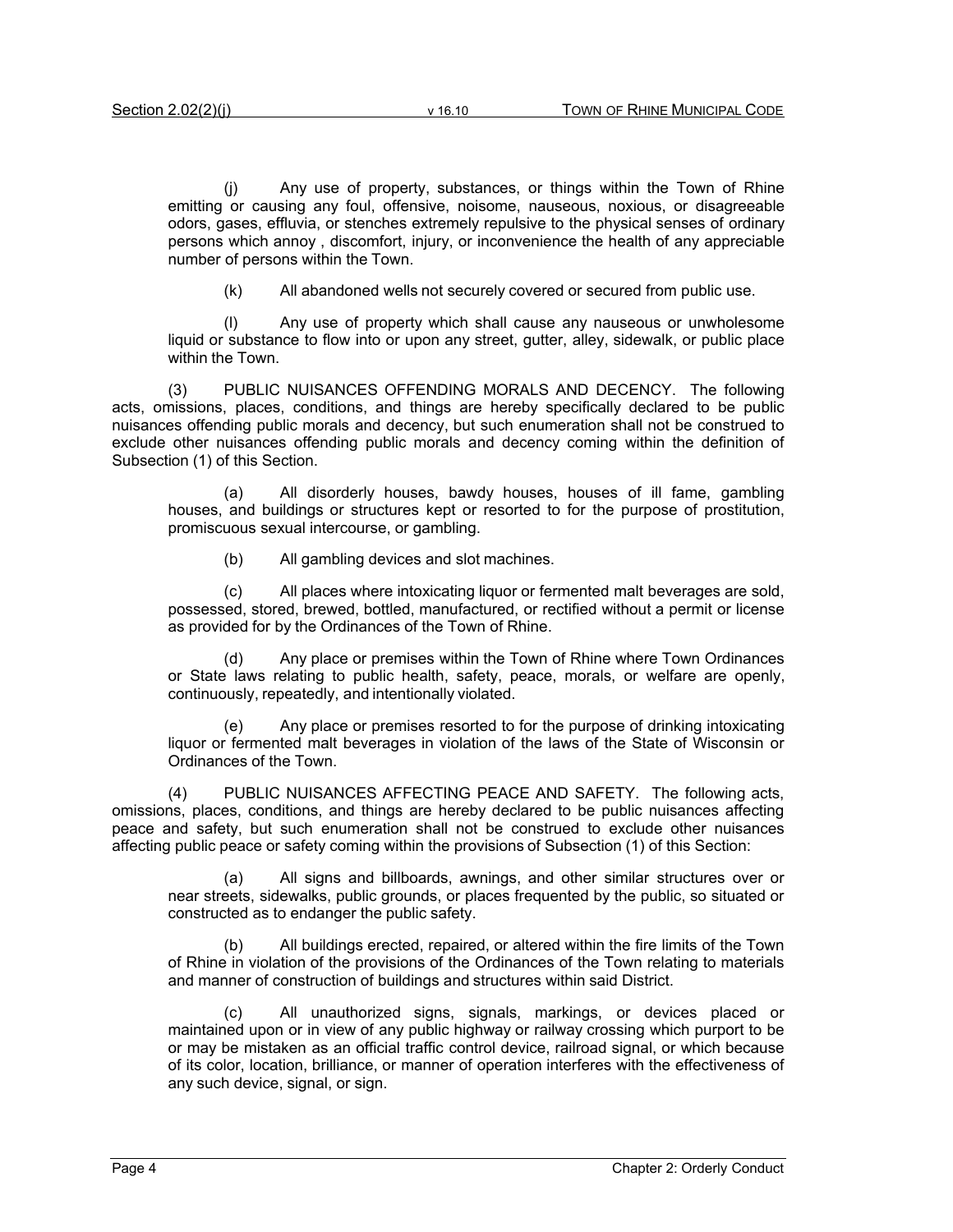(d) All trees, hedges, billboards, or other obstructions which prevent persons driving vehicles on public streets, alleys, or highways from obtaining a clear view of traffic when approaching an intersection or pedestrian crosswalk.

(e) All limbs of trees which project over and less than fourteen (14) feet above the surface of a public sidewalk or street or less than ten (10) feet above any other public place.

(f) All use or display of fireworks except as provided by the laws of the State of Wisconsin and Ordinances of the Town.

(g) All buildings or structures so old, dilapidated, or out of repair as to be dangerous, unsafe, unsanitary, or otherwise unfit for human use.

(h) All wires over streets, alleys, or public grounds which are strung less than fifteen (15) feet above the surface thereof.

(i) All loud, discordant, and unnecessary noisesor vibrations of any kinds.

(j) The keeping or harboring of any animal or fowl which by frequent or habitual howling, yelping, barking, crowing, or making of other noises shall greatly annoy or disturb a neighborhood or any considerable number of persons within the Town.

(k) All obstructions of streets, alleys, sidewalks, or crosswalks and all excavations in or under the same except as permitted by the Ordinances of the Town or which, although made in accordance with such Ordinances, are kept or maintained for an unreasonable or illegal length of time after the purpose thereof has been accomplished.

All open and unguarded pits, wells, excavations, or unused basements freely accessible from any public street, alley, or sidewalk.

(m) All abandoned refrigerators or iceboxes from which the doors and other covers have not been removed or which are not equipped with a device for opening from the inside.

(n) Any unauthorized or unlawful use of property abutting on a public street, alley, or sidewalk or of a public street, alley, or sidewalk which causes large crowds of people to gather, obstructing traffic and free use of the streets or sidewalks.

Repeated or continuous violations of the Ordinances of the Town or laws of the State of Wisconsin relating to the storage of flammable liquids.

(p) The accumulation of unlicensed, inoperable, disassembled or junked vehicles and vehicle parts. *(Cr. 7/5/16 by Ord. 2016-\_\_\_)*

#### **2.03 ABATEMENT OF PUBLIC NUISANCES**

(1) INSPECTION OF PREMISES. Whenever a complaint is made to the Town Chairperson that a public nuisance exists within the Town of Rhine, he shall promptly notify a Town Constable who shall forthwith inspect or cause to be inspected the premises complained of and shall make a written report of his findings to the Town Chairperson. Whenever practicable, the inspecting Constable shall cause photographs to be made of the premises and shall file the same in the office of the Town Clerk.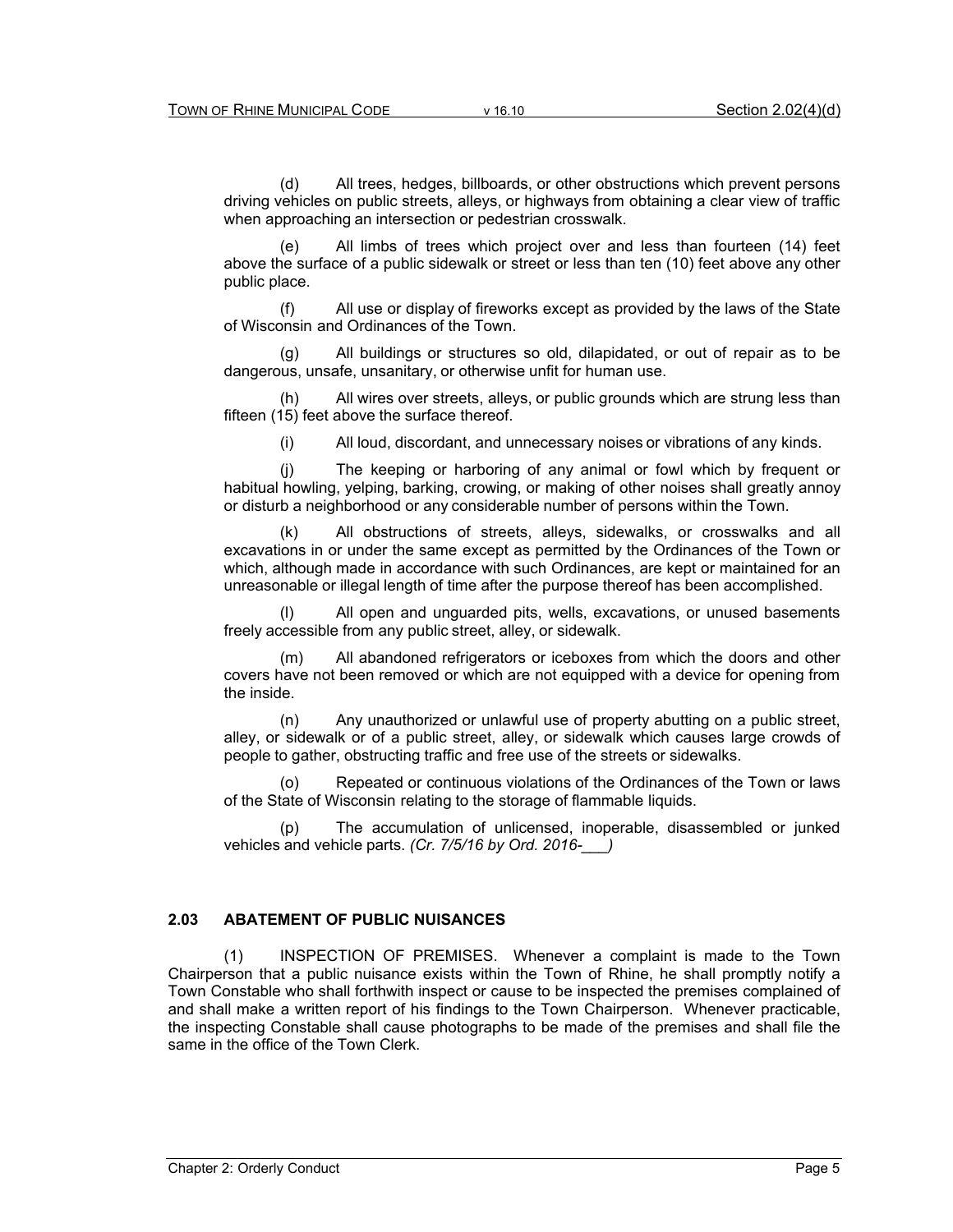# (2) SUMMARY ABATEMENT

(a) Notice to Owner. If the inspecting Constable shall determine that a public nuisance exists within the Town and that there is great and immediate danger to the public health, safety, peace, morals, or decency, the Town Chairperson may direct the Constable to serve notice on the person causing, permitting, or maintaining such nuisance or upon the owner or occupant of the premises which such nuisance is caused, permitted, or maintained and to post a copy of said notice on the premises. Such notice shall direct the person causing, permitting, or maintaining such nuisance or the owner or the occupant to abate or remove such nuisance within twenty-four (24) hours and shall state that unless such nuisance is so abated, the Town will cause the same to be abated and will charge the cost thereof to the owner, occupant, or person causing, permitting, or maintaining the nuisance, as the case may be.

(b) Abatement of Town. If the nuisance is not abated within the time provided or if the owner, occupant, or person causing the nuisance cannot be found, the Town Board shall cause the abatement or removal of such public nuisance.

(3) ABATEMENT BY COURT ACTION. If the inspecting Constable shall determine that a public nuisance exists on private premises but that the nature of such nuisance is not such as to threaten great and immediate danger to the public health, safety, peace, morals, or decency, he shall file a written report of his findings with the Town Chairperson who shall cause an action to abate such nuisance to be commenced in the name of the Town in the Circuit Court of Sheboygan County.

(4) OTHER METHODS NOT EXCLUDED. Nothing in this Ordinance shall be construed as prohibiting the abatement of public nuisances by the Town of Rhine or its officials in accordance with the laws of the State of Wisconsin.

**2.04 COST OF ABATEMENT.** In addition to any other penalty imposed by this Ordinance for the erection, contrivance, creation, continuance, or maintenance of a public nuisance, the cost of abating a public nuisance by the Town shall be collected as a debt from the owner, occupant, or person causing, permitting, or maintaining the nuisance, and if notice to abate the nuisance has been given to the owner, such cost shall be assessed against the real estate as a special charge.

#### **2.05 PENALTY**

(1) FIRST OFFENSE/PENALTY. Any person who shall violate this Subsection shall upon conviction thereof forfeit not less than Twenty-five Dollars (\$25.00) nor more than Five Hundred Dollars (\$500.00) together with the costs of prosecution, and in default of payment of such forfeiture and costs of prosecution shall be imprisoned in the County Jail until such forfeiture and costs are paid but not exceeding ninety (90) days. (Rev. 08/07/01)

(2) SECOND OFFENSE/PENALTY. Any person guilty of violating this Subsection or any part of this Subsection who shall previously have been convicted of violation of the same Ordinance or Subsection shall upon conviction thereof forfeit not less than Fifty Dollars (\$50.00) nor more than One Thousand Dollars (\$1,000.00) for each offense together with the costs of prosecution, and in default of payment of such forfeiture and costs shall be imprisoned in the County Jail until such forfeiture and costs of prosecution are paid but not to exceed six (6) months. (Rev. 08/07/01)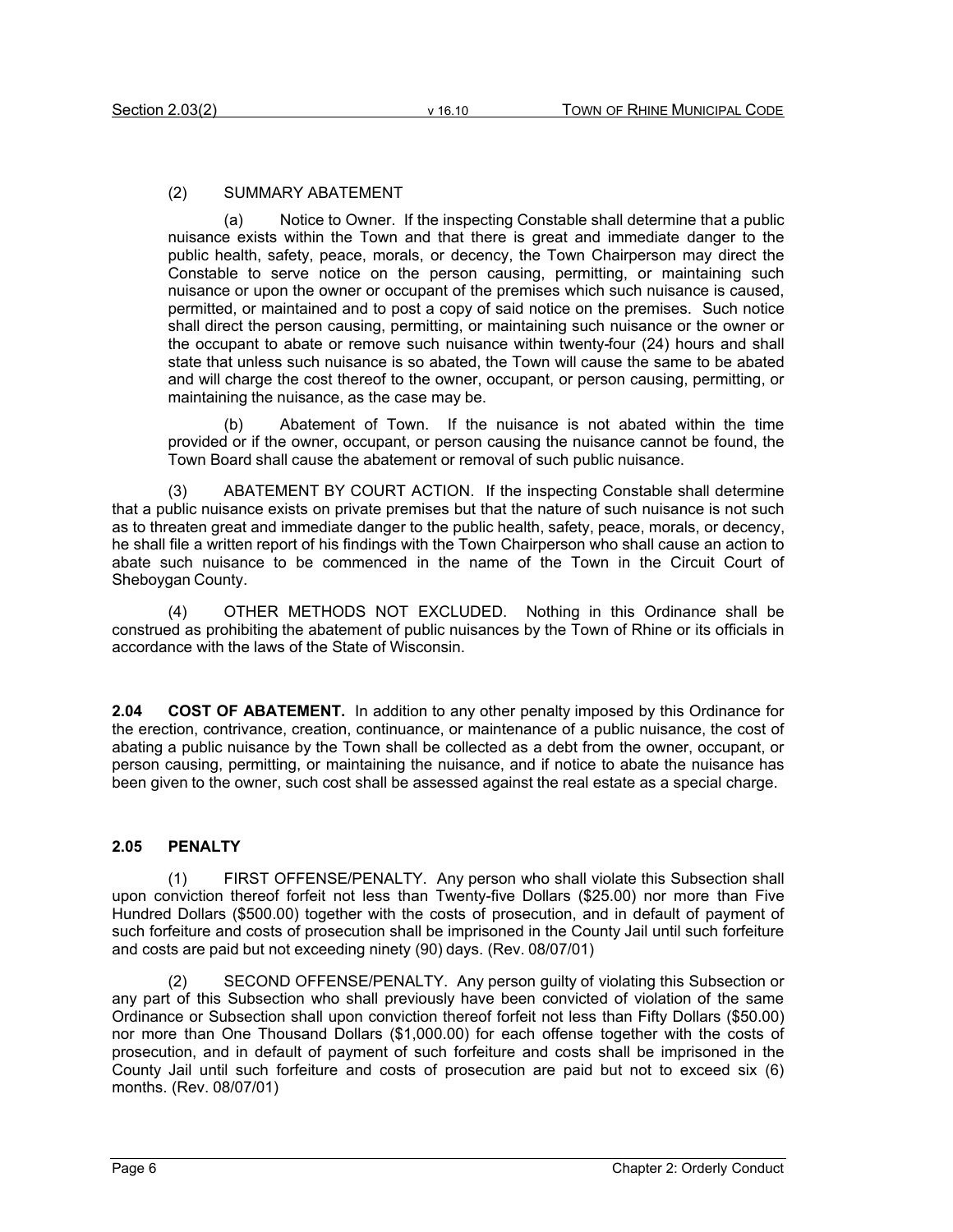# **2.06 REGULATION OF DOGS**

(1) It shall be unlawful for any person who owns, harbors, or keeps a dog to permit such dog to run at large at any time of the year within the Town limits. A dog may run at large on the premises owned or rented by the owner, harborer, or keeper of a dog.

(2) It shall be unlawful for any dog to run at large or to be under the control of the owner or an attendant within anypublic park or beach.

(3) The following enumerated Sections of the Wisconsin Statutes are hereby adopted by reference and made part of this ordinance as if set forth in full:

- (a) 174.001Definitions
- (b) 174.01 Restraining Action Against Dogs
- (c) 174.02 Owner's Liability for Damage Caused by Dog; Penalties; Court Order to Kill a Dog
- (d) 174.042Dogs Running at Large and Untagged Dogs Subject to Impoundment; Penalties
- (f) 174.05 Dog License Tax
- (g) 174.054Exemption for Owners of Dogs Kept for Educational or Scientific Purposes
- (h) 174.055Exemption of Dogs for Blind, Deaf, and Mobility-Impaired
- (i) 174.06 Listing
- (j) 174.065Collection
- (k) 174.07 Dog Licenses and Collar Tags
- (l) 174.08 License Fees Paid to County Treasurer
- (4) AUTHORITY OF CONSTABLE AND OTHER OFFICIALS

(a) Pursuant to Wis. Stat. s. 60.22(4), the Town Board assigns to the Town Constable the authority and responsibility forenforcement of this Ordinance.

(b) The Town Constable and/or any elected officer or appointed law enforcement official of the Town may seize and impound any dog found in violation of the aforesaid regulations. All such dogs seized shall be impounded in accordance with the requirements of Wis. Stat. s. 174.046. The owner or keeper of such dog, if identified, shall be notified and said owner or keeper shall claim his dog and the Town of Rhine shall be entitled to the payment of an impounding fee. Such impounding fee is not to exceed Ten Dollars (\$10.00) for the pick-up of each dog and Six and 50/100 Dollars (\$6.50) for each day's feeding and water or portion of each day thereof, but not to exceed seven (7) days.

(c) Actual seizure of a dog, licensed or unlicensed, running at large, by an elected officer, the Town Constable, or other appointed law enforcement official of the Town shall not be necessary. In the event that the dog is identified, the elected officer, Town Constable, or appointed law enforcement official of the Town shall notify the owner of such dog and such identity shall be sufficient evidence upon which to issue a citation for any violation of this Ordinance.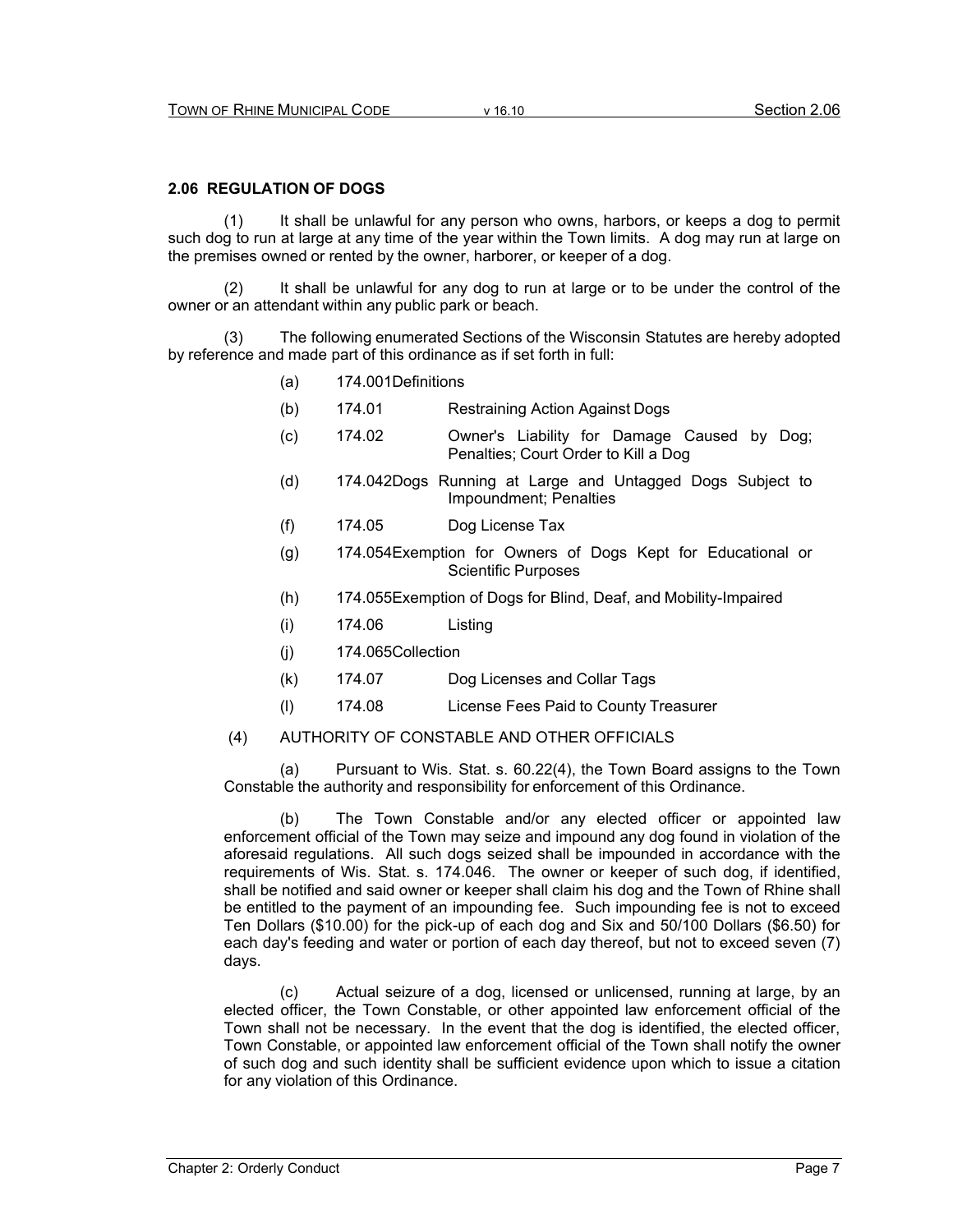(d) Lost or Runaway Dogs Exempt. Such dogs shall not be subject to the penalties provided in Subsection (f) of this Ordinance if their being lost or running away is timely reported to the Town Constable or such other Town officer or official directly responsible for the enforcement of this Ordinance.

(e) Additional Tax. Pursuant to the authority granted by Wis. Stat. s. 174.05(3), it is hereby provided that an additional tax of Five Dollars (\$5.00) shall be added to the minimum dog license fee provided by Wis. Stat. s. 174.05(2).

Penalties. Notwithstanding any penalties made and provided, any person who shall violate any provision of this Ordinance shall upon conviction thereof forfeit a sum of not less than Fifty Dollars (\$50.00) nor more than Five Hundred (\$500.00) plus the costs of prosecution. (Rev. 08/07/01)

# **2.07 TRANSIENT MERCHANTS**

(1) DEFINITION. The words "transient merchant" as hereinafter used shall include any peddler, canvasser, solicitor, whether principal, agent, or employee, who engages in, does, or transacts any temporary or transient business in the Town of Rhine, either in one location or by moving his place of business from place to place in the Town of Rhine selling goods, wares, or merchandise or solicits for such trade and whether or not for the purpose of carrying on such business, such individual hires, leases, occupies, or uses a building, structure, vacant lot, public highway, or adjoining premises, railroad car, motor vehicle, or any other vehicle for the exhibition or sale of such goods, wares, and merchandise.

(2) WHO NOT INCLUDED. This Section shall not be held to include the acts of persons selling services, goods, or materials at wholesale to dealers in such articles, nor to newsboys, vendors of dairy products, fruit juices, bakery goods, groceries, or ice products to any regular customers on established routes, nor the acts of the local area merchants or their employees in delivering such goods in the regular course of business, nor shall this Section be held to include or apply to any farmer or truck gardener who shall vend, sell, or dispose of or offer to sell, vend, or dispose of the products of the farm or garden occupied and cultivated by him nor governmental agents in the performance of their official duties.

(3) APPLICATION AND PERMIT.

(a) Any person desiring to engage in business as aforesaid as a transient merchant shall obtain a permit application from the Town Clerk/Treasurer. He shall fill out this application form stating the nature of and the place where his business is to be carried on, the length of time for which a permit is desired, a general description of the things intended to be sold, disposed of, or contracted for, the name, date of birth, and permanent address of all the employees to be covered by such permit, the name and address of the person he represents and the place or places of residence of the applicant for the two (2) years previous. No permit shall be granted until all of the provisions of Subsection (b) shall have been complied with by the applicant. Whenever the business of the applicant shall require the use of weighing or measuring devices, the application shall be accompanied by a certificate from the Sealer of Weights and Measures stating that such devices have been examined and approved. (Rev. 08/07/01)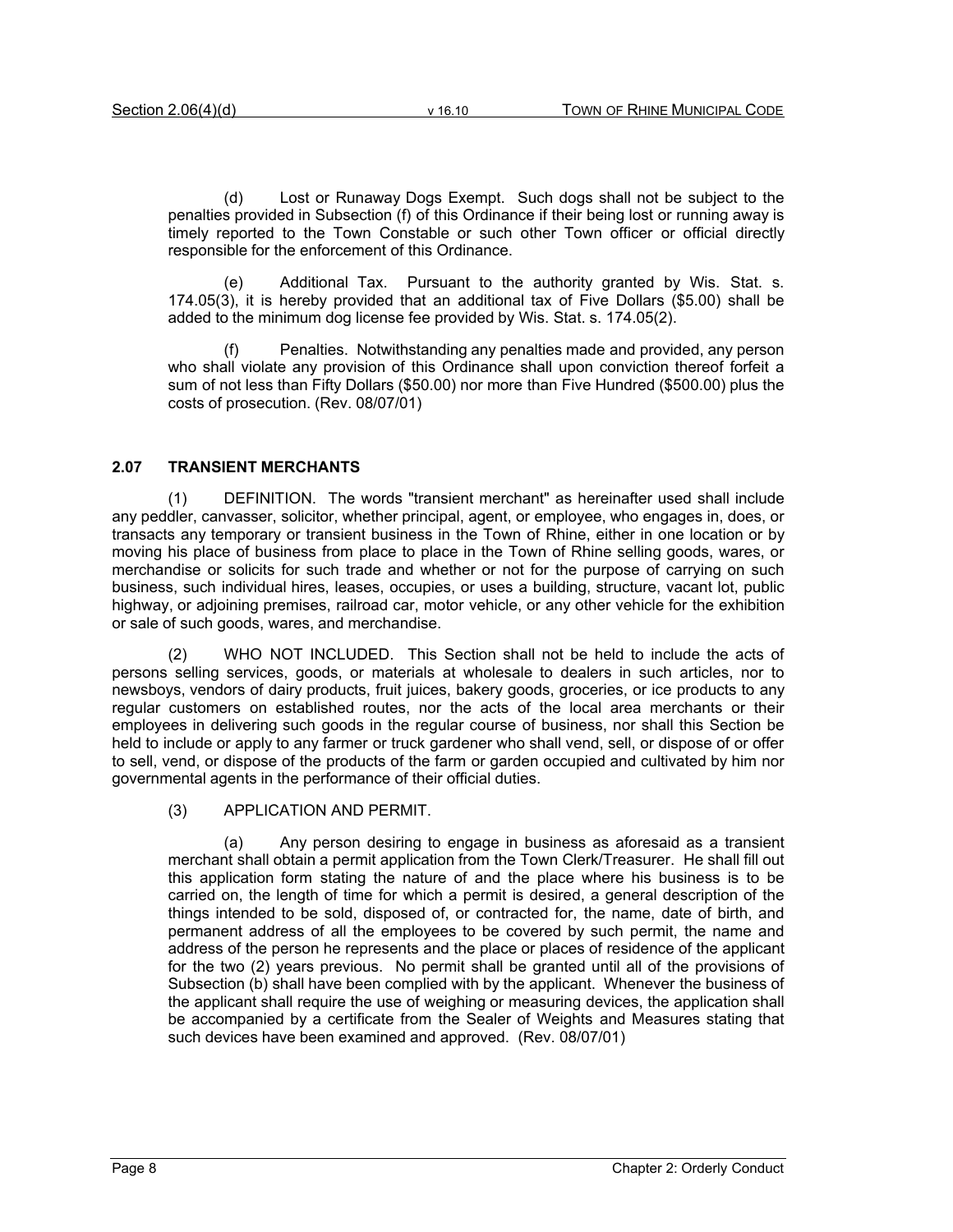At the time of filing the application, an investigation fee of Twenty-five Dollars (\$25.00) for each person to be covered by the permit shall be paid to the Town Clerk/Treasurer to cover the cost of investigation of the facts stated in the application. The application shall be sworn to by the applicant and filed with the Town Clerk/Treasurer and shall contain such additional information as the Town Clerk/Treasurer or the Town Chairperson shall require for the effective enforcement of this Section and the safeguarding of the residents of the Town of Rhine from fraud, misconduct, or abuse. Religious, charitable, patriotic, or philanthropic agencies or their agents shall not be required to pay the application fee. (Rev. 08/07/01)

(b) Upon receipt of each such application, the Town Chairperson or a person designated by him shall institute such investigation of applicant's business and moral character as he deems necessary for the protection of the public good, and the Town Chairperson shall endorse his approval or disapproval upon said application within seventy-two (72) hours after it has been filed with the Town Clerk, and the Town Clerk shall thereupon issue or deny the permit in accordance with the findings of the Town Chairperson.

(4) STANDARDS. No permit shall be issued to an applicant if upon investigation it is determined that there is a substantial probability of traffic hazards, debris or litter on public property, potential public health hazards, or fraudulent practices resulting from the carrying-on of the applicant's business.

(5) PERMITS REQUIRED. It shall be unlawful for any transient merchant to vend, sell, or dispose of or to offer to vend, sell, or dispose of goods, wares or merchandise, produce, or any other thing at any place whatsoever within the Town of Rhine without first obtaining a permit as set forth herein.

PENALTY. Any person who shall conduct the business of a transient merchant as herein defined without having first obtained a permit as provided by this ordinance shall upon conviction thereof forfeit a sum of not less than Two Hundred Dollars (\$200.00) nor more than One Thousand Dollars (\$1,000.00) plus costs of prosecution and upon default of payment of such forfeiture and costs shall be imprisoned in the County Jail for not more than one (1) month or less than ten (10) days. (Rev. 08/07/01)

# **2.08 LITTERING PROHIBITED**

(1) EXPOSURE OF UNWHOLESOME MATTER. No person shall place, throw, or leave any slop, dirty water, or other liquid of offensive smell or otherwise noxious or unwholesome matter or any dead carcass, carrion, meat, fish, entrails, or any dead animal, straw, or other rubbish or any ashes, garbage, dirt, or refuse of any kind or description upon any private or public property, street, road, gutter, sidewalk, alley, or any stream or lake in or bordering the Town of Rhine.

(2) EXCEPTIONS. The provisions of Subsection (1) do not apply to any person engaged in the business of farming or any agricultural pursuit to the extent that such farming or agricultural pursuit results in the deposit of manure, straw, or other materials on the property owned or leased by the said person, and to the extent that such manure, straw, or other materials as a normal byproduct of the farming business or agricultural pursuit conducted by such person.

(3) PENALTY. Any person violating this ordinance shall upon conviction thereof forfeit not less than One Hundred Dollars (\$100.00) nor more than Five Hundred Dollars (\$500.00) and the costs or prosecution. Upon written notice by the duly appointed Town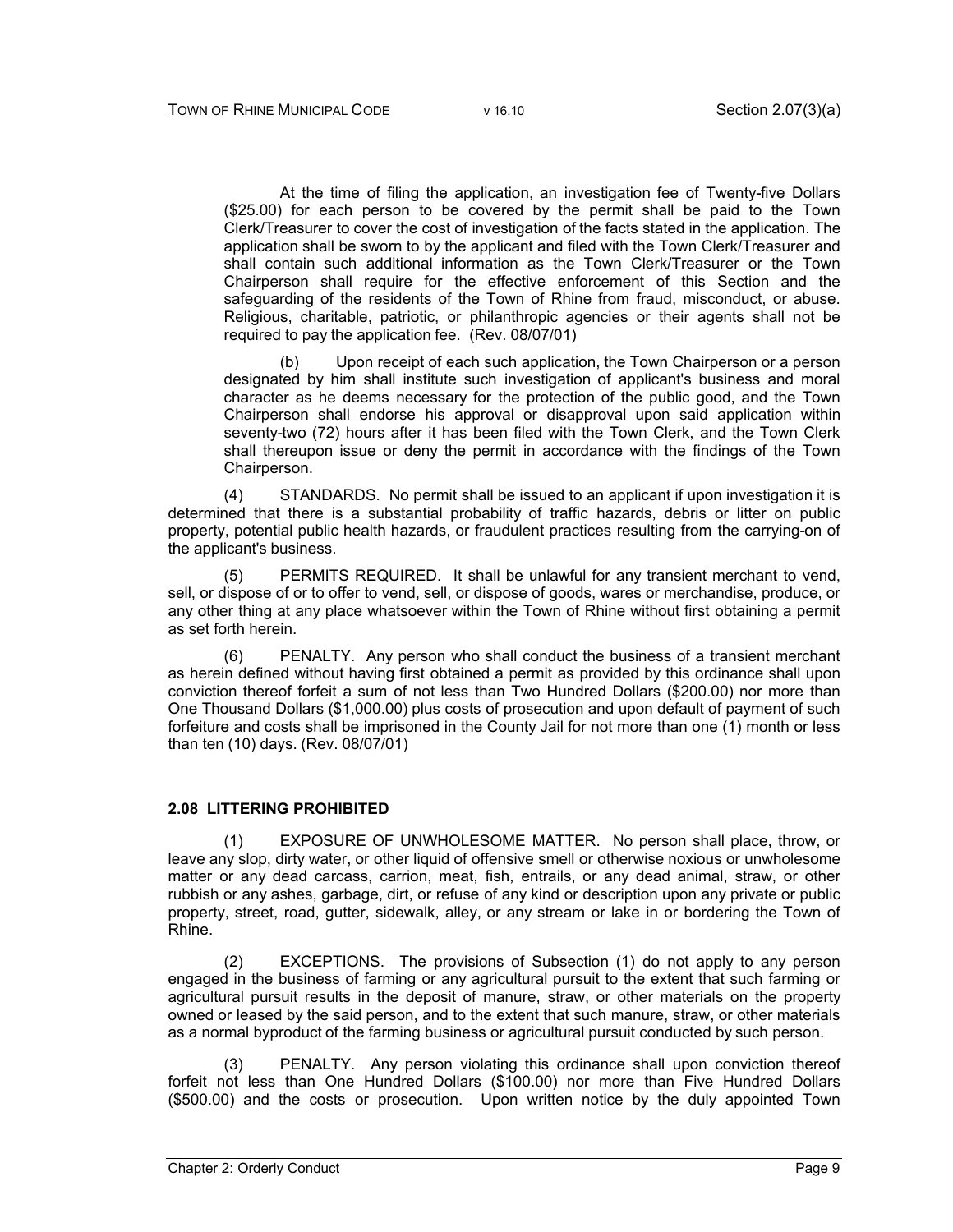Constable to abate or remove the unwholesome matter, each day after such notice that the unwholesome matter is allowed to remain on the property shall constitute a separate violation thereof.